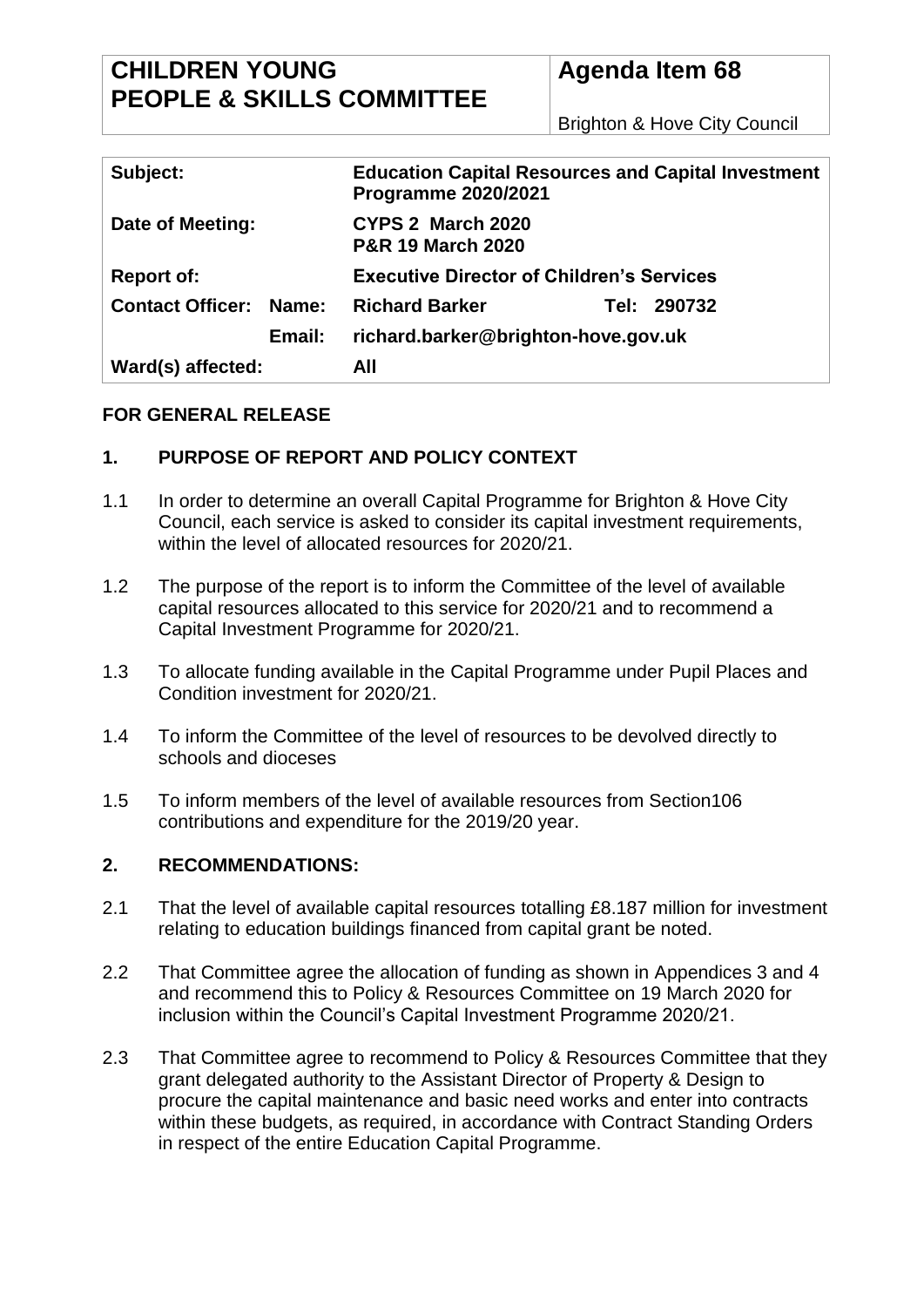# **3. CONTEXT/ BACKGROUND INFORMATION**

3.1 The Education Capital Programme forms part of the Council's full Capital Investment Programme which was presented to Budget Policy & Resources Committee on 13 February 2020 and Budget Council on 27 February 2020.

#### **Capital Finance Settlement**

- 3.2 The capital finance settlement from central government includes Basic Need, Capital Maintenance and Devolved Formula Capital for community schools.
- 3.3 In previous years the capital finance settlement has included Locally Coordinated Voluntary Aided Programme LCVAP funding. This settlement was the equivalent allocation of capital maintenance funding for Voluntary Aided schools whose buildings are owned not by the council but the relevant diocese. The Department for Education (DfE) has now changed this programme and the funding will be allocated directly to the dioceses without a coordination role for Local Authorities. It is therefore no longer included in this report.
- 3.4 Capital finance for academies and free schools does not form part of the funding allocated to Local Authorities as they have access to the separate Condition Improvement Fund administered by the DfE.
- 3.5 The table below shows the allocations of capital grant funding announced for 2020/21 only and does not include 2019/20 grant forecast to be re-profiled into 2020/21 including those approvals in the Targeted Budget Management 2019/20 Month 9 report to Policy & Resources Committee on 23 February 2020.

|                                   | 2020/21 Settlement<br>million |
|-----------------------------------|-------------------------------|
| <b>Capital Maintenance Grant</b>  | £4.800 *                      |
| <b>Basic Need Funding</b>         | £2.879                        |
| LA Devolved Formula Capital Grant |                               |
| (Passported entirely to schools)  | £0.508 *                      |
| Sub Total                         | £8.187 *                      |

*\* To be confirmed. Estimate based on 2019/20 allocation.*

3.6 In December 2018 the Government announced that they would be using the same allocations methodology for the financial year 2019–20 with some minor updates. The reason was to provide stability for schools while they reviewed their approach for 2020/21 and beyond. At the present time the government has not announced the maintenance funding allocations for the 2020/21 financial year. For the purposes of this report we are working on the assumption that there will be no appreciable difference to the allocation for the 2019/20 financial year and therefore we assume that the settlement amount for condition works for Brighton & Hove will be £4.8 million.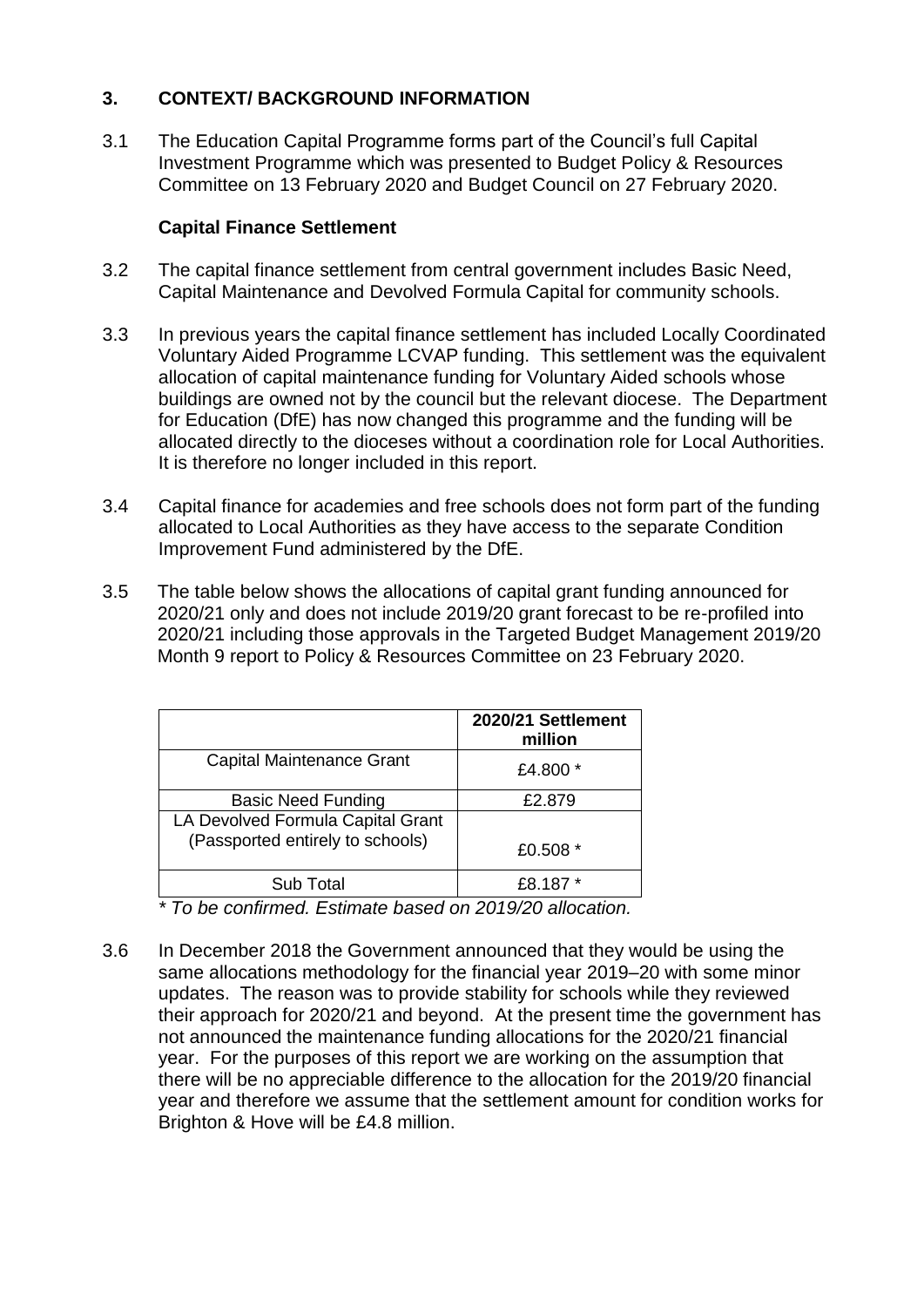- 3.7 At the present time the government has not announced the Devolved Formula Capital (DFC) allocations for the 2020/21 financial year. For the purposes of this report we are working on the assumption that there will be no appreciable difference to the allocation for the 2019/20 financial year and therefore we assume that the settlement amount for DFC for Brighton & Hove will be £0.508 million.
- 3.8 DFC grants are passed directly to schools and therefore are not available for the Local Authority to spend.
- 3.9 In November 2018 the Government updated their allocation figures for Basic Need capital funding. This included an allocation for the 2020/21 financial year of £2.879 million.
- 3.10 **Appendix 2** shows how the LCVAP funding was allocated last year. This includes some commitments for the 2020/21 year to cover retentions on contract sums.
- 3.11 In addition to the funding from central Government there is a Services to Schools buy back option for the council's strategic property function. This replaced a direct allocation of funding to the Local Authority by the Schools Forum to provide a holistic property function for the benefit of schools including impartial advice and guidance, a quick emergency response to all schools and the arrangement of term maintenance contracts for areas such as gas safety, fixed wire inspections and water temperature monitoring. As well as adding to the funding available to address condition related works across the city's school building portfolio. This was available for the first time in 2017/18 and generated an income of approximately £0.623 million. It is anticipated that this will also generate £0.623 million for the 2020/21 financial year.

|                                   | Million |
|-----------------------------------|---------|
| <b>Capital Finance settlement</b> | £7.679  |
| Services to Schools Income        | £0.623  |
| Total                             | F8 302  |

- 3.12 Additional grant funding may be made available throughout the forthcoming financial year and will be reported separately if necessary.
- 3.12 The level of projected resources must finance all capital payments in 2020/21 including existing approved schemes, new schemes and future year commitments.
- 3.13 Capital slippage arising from the 2019/2020 Capital Programme will be incorporated into the 2020 /2021 programme when the capital accounts are closed in April 2020.

# **Capital Commitments**

3.14 An overall summary of expenditure for 2020/21 is attached at **Appendix 3** and a more detailed explanation of each item is shown below.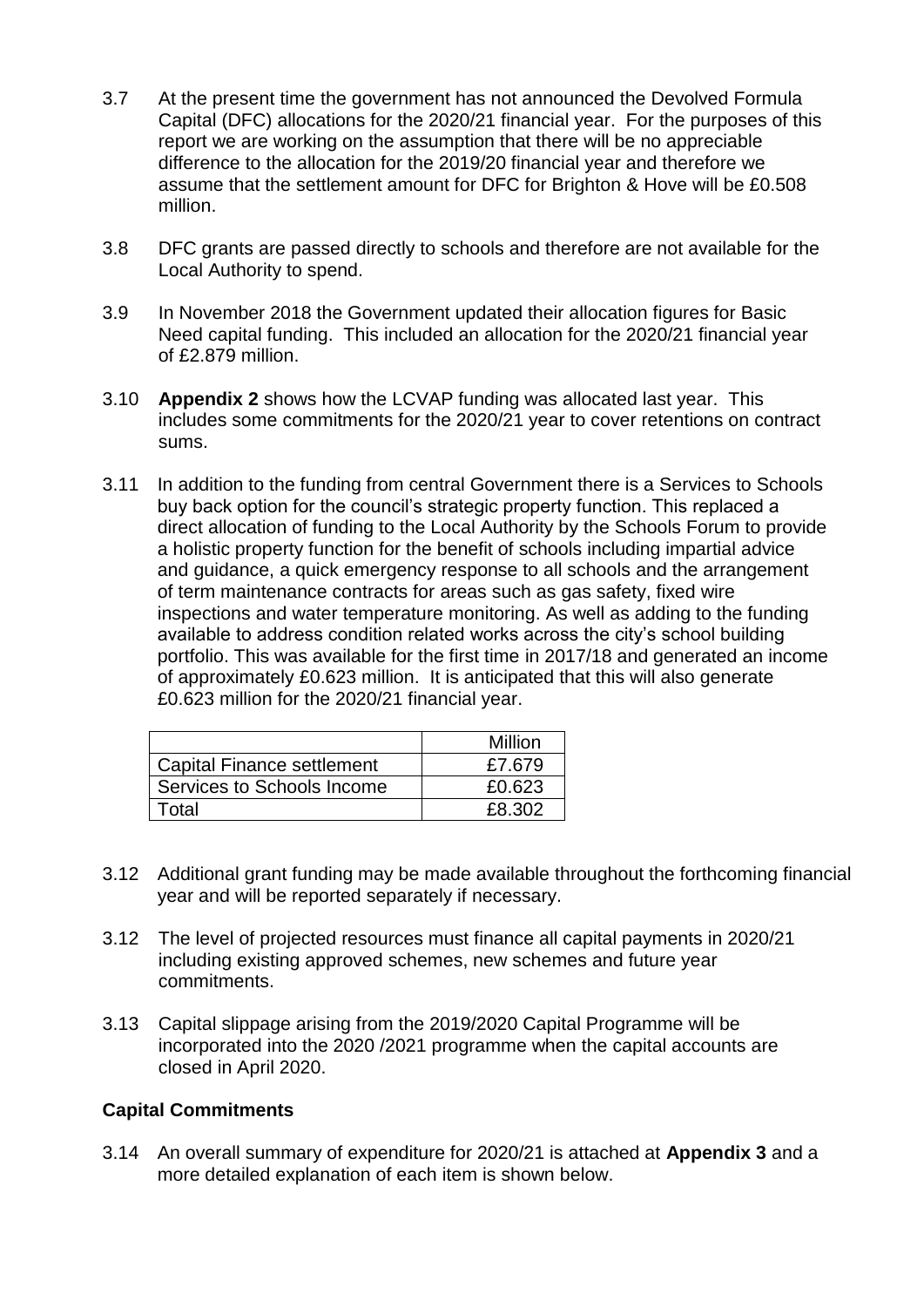#### **Condition related works**

- 3.15 The capital maintenance funding (£5.423 million) will be used to address the most urgent and important items highlighted by the condition surveys of school buildings as well as a number of programmes to address specific safety and improvement priorities as set out in paragraphs 3.17 – 3.27 below.
- 3.16 A major priority of the Asset Management Plan is to reduce the amount of condition related works required in schools. A rolling programme of works has been prepared which currently shows a backlog of £29.5 million.
- 3.17 It is recommended that £4.800 million from capital maintenance plus £0.623 million from Services to Schools (less the shortfall funding from last year) which totals £5.415 million is allocated to carry out structural maintenance works in the 2020/21 financial year.
- 3.18 A copy of the proposed structural maintenance programme is attached at **Appendix 4** to this report. This shows the estimated total cost of each programme of work (such as roof replacements, mechanical and electrical works etc.) but not the estimates for each individual element. This is because at the present time the amounts are pre-tender estimates and it would not make commercial sense to reveal these prior to going out to tender.
- 3.19 The extent of the work at each school will be determined by the condition survey and detailed investigation and scoping of the problem to be addressed. There will also be discussion with each school on the timing and scope of the works.
- 3.20 The proposed programme is prioritised using the Department for Education (DfE) condition criteria. The highest level of priority is attached to the renewal or replacement of building elements which fall within Grade D (as being in bad condition, being life-expired and/or in serious risk of imminent failure) and within the 'Priority 1' or 'priority 2' definition:
	- Priority 1 Urgent work, which will prevent immediate closure of premises and/or address an immediate high risk to the health & safety of occupants and/or remedy a serious breach of legislation
	- Priority 2 Essential work, required within two years, which will prevent serious deterioration of the fabric or services and/or address a medium risk to the health & safety of occupants and/or remedy a less serious breach of legislation.
- 3.21 By allocating £4.800 million from the Capital Maintenance Grant and the £0.623 million from the services to schools funding we will be able to address all the D1 and a significant number of D2 priority works.
- 3.22 Legislation on both the control of legionella and asbestos in buildings has given rise to the need to carry out works on a rolling programme to school buildings to achieve compliance with the legislation. It is recommended that £0.150 million each be allocated to legionella and asbestos work.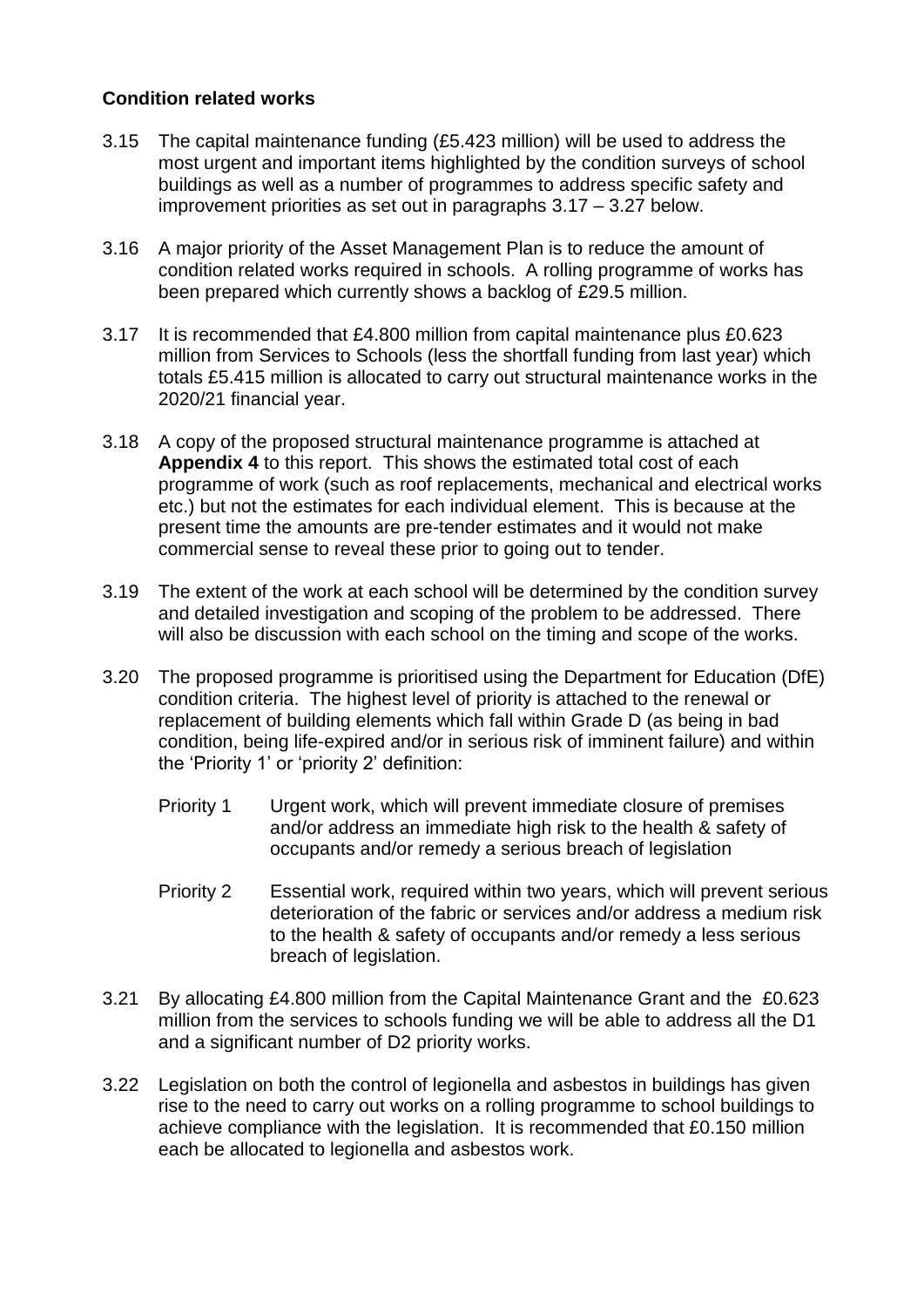- 3.23 It is recommended that £0.150 million is allocated for works identified by the Fire Risk Assessments that are the responsibility of the Local Authority.
- 3.24 It is recommended that £0.050 million is allocated to carry on with the rolling programme of surveys of school premises; £0.050 million is allocated for advanced design of future projects. In 2019/20 this included the cost of surveying the boundary treatments at schools in relation to safeguarding issues as detailed in the report to the CYP&S Committee in March 2019.
- 3.25 This work is now in the process of being completed following delays in implementation as a result of higher than anticipated quotes for work being received and resourcing issues. Once this survey is completed and the results collated consideration will be given as to what action, if any, the LA should undertake. Under the scheme for financing schools fencing and boundary treatments is a school responsibility. Any work to the fencing and boundary treatments of schools will need to be funded from the capital maintenance money thus reducing the amount of funding available for other urgent priorities.
- 3.26 It is recommended that £0.150 million is allocated for adaptations to schools to accommodate pupils with special mobility or sensory needs.
- 3.27 Issues regarding compliance in relation to ventilation in school kitchens have been raised for a number of years. Inadequate ventilation in a kitchen environment leads to very hot and humid conditions which raise the risk of accidents, hygiene problems and potential poor health of staff. It is recommended that £0.100 million is allocated to address the most urgent priorities.
- 3.28 The above allocations identified in paragraphs 3.16 3.27 total £5.618 million which leaves £0.203 million funding to be identified. Owing to favourable tenders received this financial year it will be possible to meet this cost and these will be reported at Outturn. The Education Capital Maintenance Grant for 2020/21 has yet to be confirmed by Government and may be higher than estimated which may also support the shortfall. This will be reported at future TBM reports when confirmed. In the event that an emergency arises during the year it would be possible to use Basic Need funding to address the issue in the current year and to replace the funding in future years.
- 3.29 In 2019/20 we identified 82 individual projects to undertake throughout the year at an estimated cost of £4.773 million (Inc. fees). To date we have undertaken 73 of these (some of this number are still ongoing) and 7 will be undertaken in 2020/21, the budget to meet the cost of this work has been re-profiled within the TBM9 report. We are currently considering the scope of the 2 remaining projects.
- 3.30 As a result of favourable tender returns we have been able to undertake an additional 10 projects during 2019/20 from the priority list of works.
- 3.31 In addition to the Local Authority responsibility for maintenance the schools also retain responsibility and funding for some maintenance items. This funding includes Devolved Formula Capital which the council receives from central government to passport to schools according to a formula. There is also an element in schools' delegated budgets relating to building maintenance.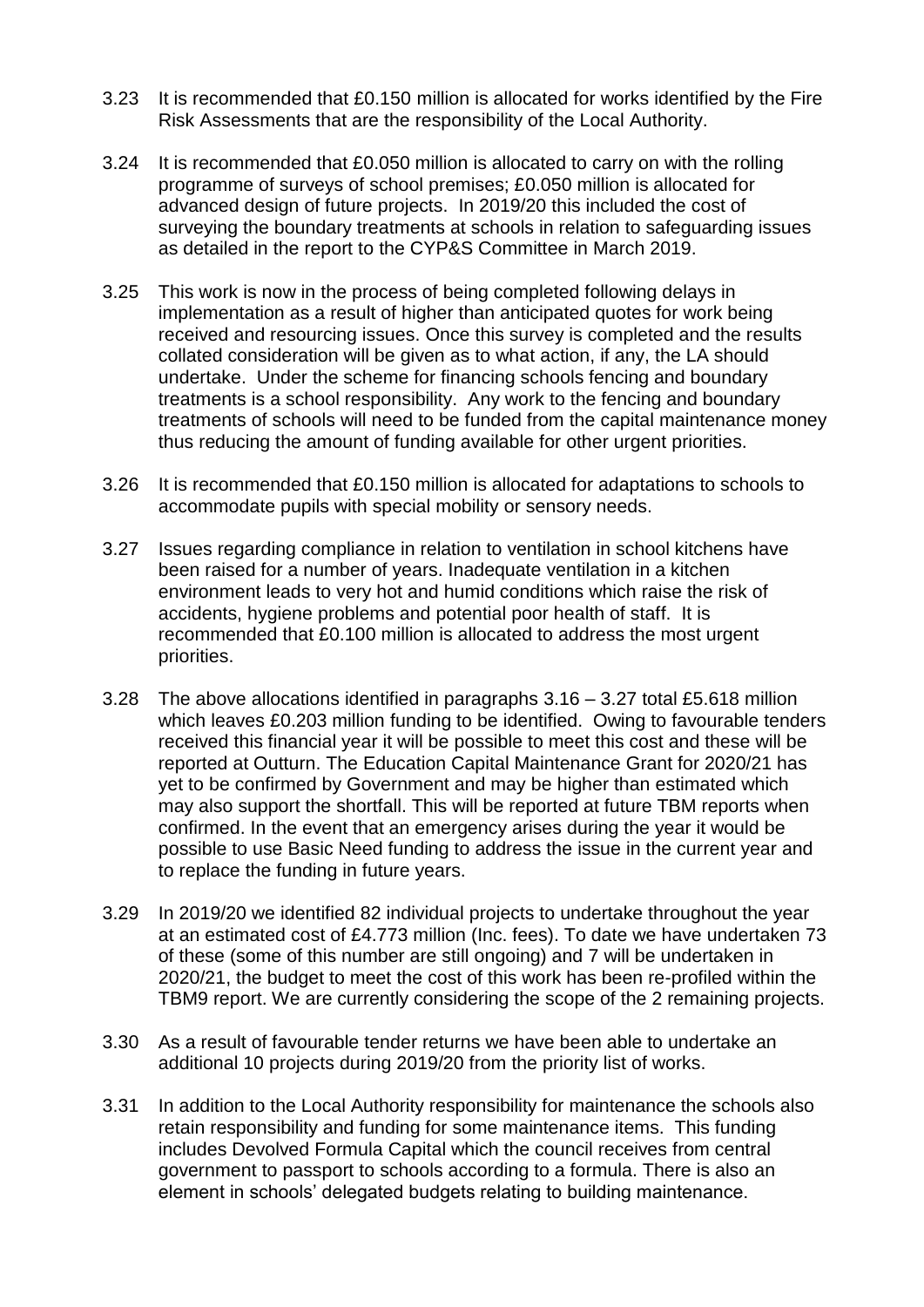#### **Basic Need funding**

- 3.32 Basic Need funding is provided to authorities who are experiencing increasing school rolls. The funding is provided to ensure that the Local Authority can meet its statutory obligation to secure a school place for every child that wants one.
- 3.33 The Basic Need allocation for 2020 /2021 is £2.879 million. In addition to this the Council has a further capital resource of £4.717 million. This has arisen from unallocated grant from previous years.
- 3.34 In the capital budget for 2019/20 an allocation of £8.0 million was made from the 2019/20 Basic Need funding to meet the cost of the projects to create the east and west hubs as part of the SEND re-design and £4.0million was allocated for the work required to create the Central Hub. The allocation for the east and west hubs was subsequently increased to £9.4million in a report to PR&G on 18 July 2019.
- 3.35 Work for these two projects commenced on site in the summer of 2019. Both projects have required additional work not envisaged at tender stage and it is now recommended that an additional £0.7 million is allocated to these projects to cover these extra costs.
- 3.36 Work has also commenced on the design and implementation of a new Cullum Centre for Hove Park School. The Cullum Foundation has agreed to provide £1.0 million to part fund this project. However in order to ensure the facility meets the needs of the pupils on both sites it is necessary to augment this with funding from within the council's capital programme.
- 3.37 In March 2017 the government announced the Special Provision Fund allocation to support LAs to make capital investments in provision for pupils with special educational needs and disabilities. At that point we were granted a total of £0.5 million. Since then there have been two further announcements increasing the funding to a total of £0.849 million. This funding has been allocated to the provision of the Cullum Centre.
- 3.38 The design work is just commencing but it is envisaged that the council will need to provide in the order of £1.5 million towards the cost of this project from the Basic Need funding. At the current time it is estimated that the total cost of the Cullum Centre at Hove Park will be £3.3 million with £1.0 million coming from the Cullum Foundation.
- 3.39 As detailed in the report to the CYPS Committee on 13 January 2020 there is a need for further specialist ASC provision in the city. This matter is the subject of a separate report to this committee. It is likely that there will be capital funding implications of any decision and therefore it is recommended that £0.5 million is allocated for this purpose.
- 3.40 At its meeting on 11 October 2018 the Policy Resources & Growth Committee agreed to the methodology and allocation of £16.3 million of capital funding to the City's secondary schools. This included the allocation of £15.0 million of Basic Need funding plus a further £1.3 million of Section 106 funding. The Council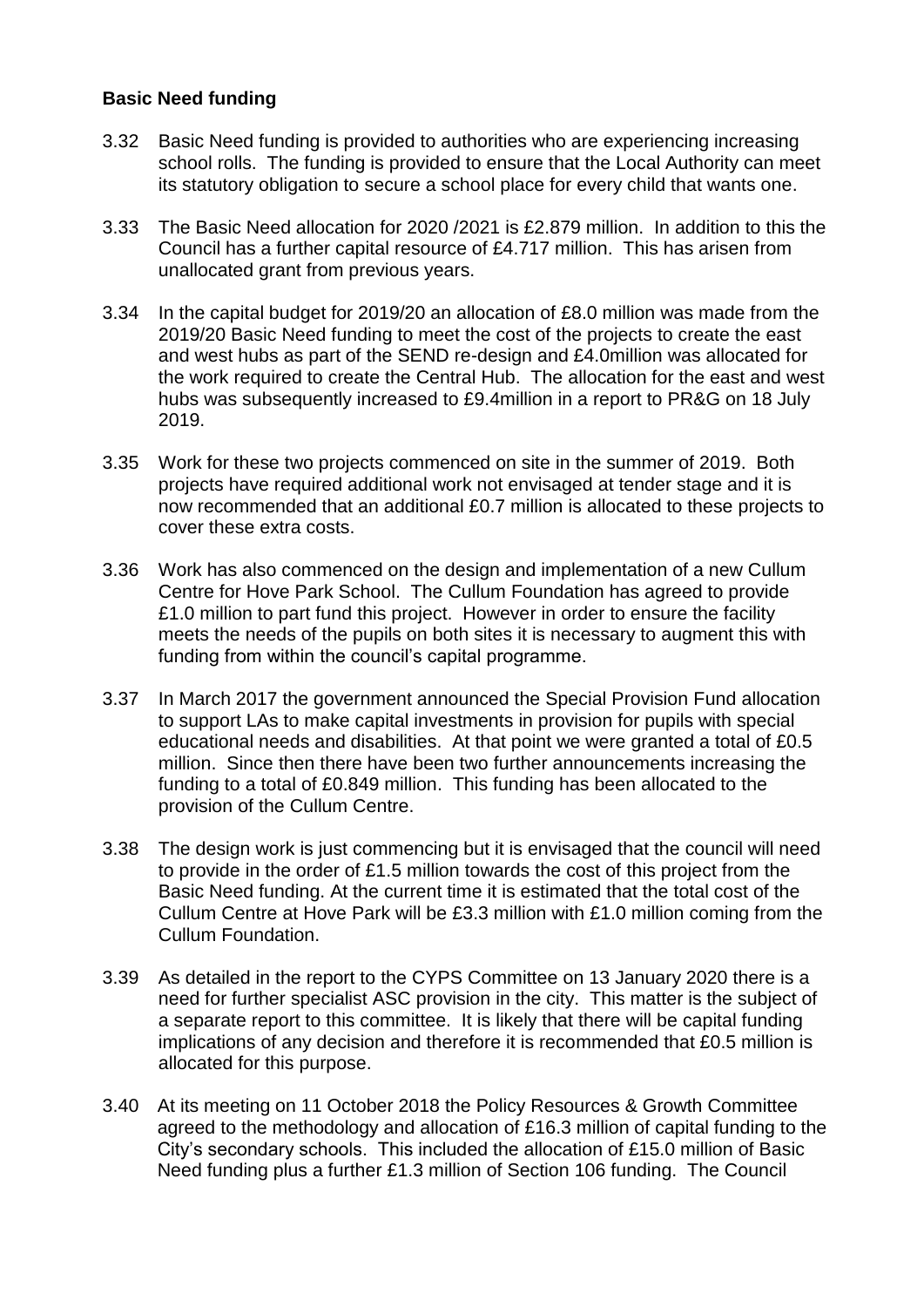continues to work in conjunction with schools to fully scope the work at each school.

- 3.41 During the design process it has become apparent it is necessary to allocate additional funds to the projects at Hove Park School and Varndean School in order to create the curriculum spaces the schools require to meet the needs of their pupils.
- 3.42 It is recommended that an additional £1.5 million is allocated to these projects to allow them to proceed.

# **Section 106 funding**

- 3.43 To meet planning policy objectives enabling the grant of planning permission it may be necessary for developers to contribute towards infrastructure to support new development. These contributions are commonly known as developer contributions or Section 106 (S106) contributions since they are secured through the planning process as Planning Obligations under Section 106 of the Town and Country Planning Act 1990.
- 3.44 A Planning Obligation may only constitute a reason for granting planning consent for a development where the obligation meets all the government tests in being:
	- Necessary to make the development acceptable in planning terms
	- Directly related to the development
	- Fairly and reasonably related in scale and kind to the development
- 3.45 Since 2007 we have sought education contributions for developments of more than 10 new dwellings in areas where there was a pressure on school places. The calculation of a contribution has always been based on the number of pupils the development is likely to generate and the cost of providing this number of places. We do not seek contributions in areas where there are sufficient school places. This is because the request for contributions has to be in accordance with the points in 3.44 above. Seeking contributions in areas where there are sufficient school places would not meet the government tests requirements of the bullet points.
- 3.46 From 2007 until January 2019 we had secured approximately £2.880 million of contributions. Since that date we have secured a further £0.901 million from 8 developments. (**Appendix 5** shows the contributions received between January 2019 and January 2020).
- 3.47 It is important that any monies accrued are used in accordance with planning legislation and policy objectives as further defined in the Developer Contributions Technical Guidance. The decision on how to use the funding is based on knowledge of the school estate in terms of its capacity and condition. This information is gathered via the condition surveys and the yearly updating of the plans for the SCAP return.
- 3.48 £0.318 million of Section 106 funding was used in 2019/2020 to part fund the work to date at Dorothy Stringer and Varndean Schools. The sums for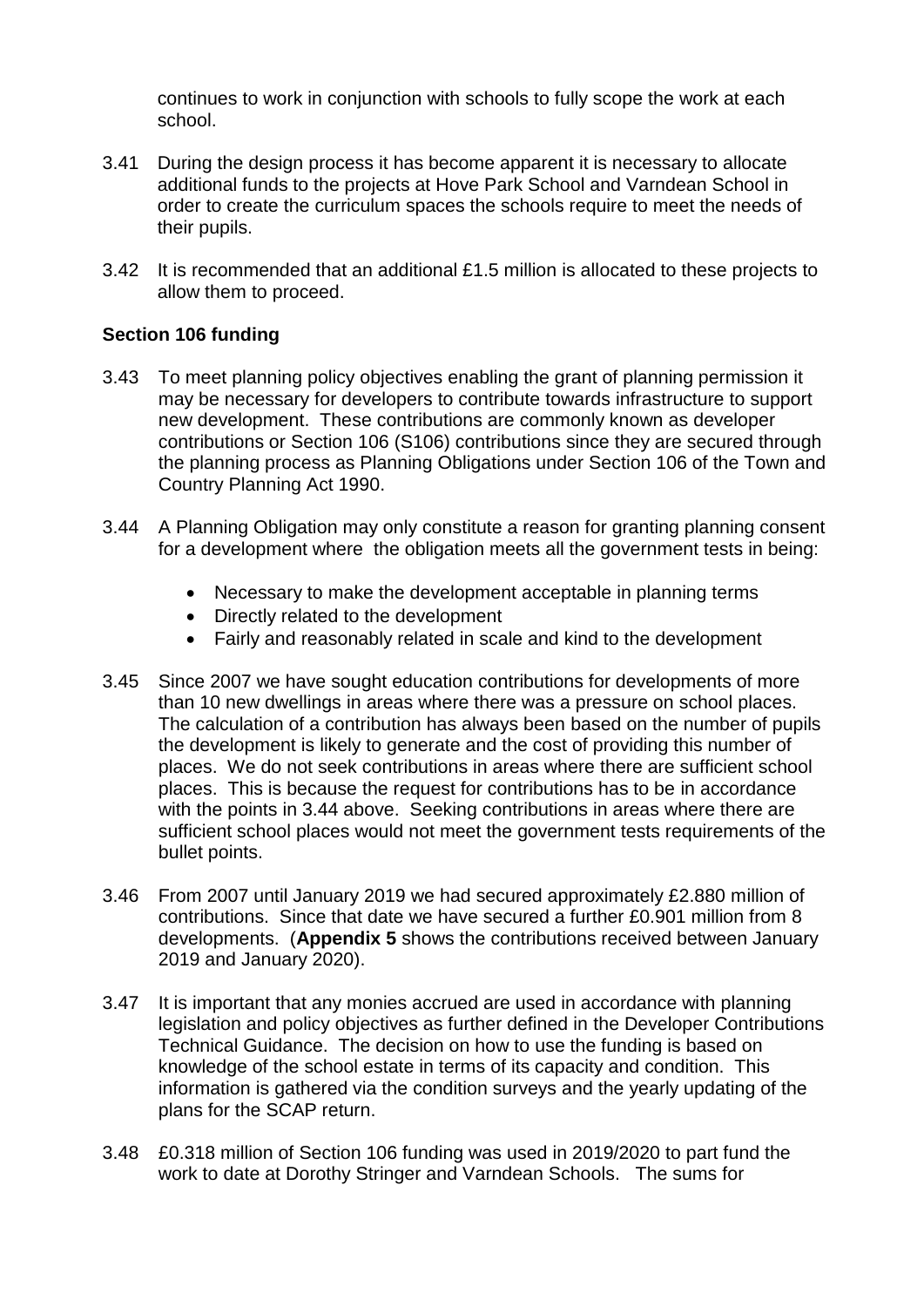secondary provision have been allocated to schools based on the location of the development and included in the sums allocated for additional place provision.

#### **Performance**

- 3.49 Appendix B to the Corporate Property Strategy and Asset Management Plan details the Property Performance Indicators and Core Data 2018-18. Performance indicators 6a and 6b relate to project time and cost respectively.
- 3.50 The measure for project time is the percentage of projects where the actual contract period is less than 5% above the original contract period. Our project time predictability result of 75% equalled our target but was down on the previous year's result of 82%.
- 3.51 The measure for project cost is the percentage of projects where the final cost is less than 5% above the original contract sum. Our project cost predictability result of 89% exceeded our target of 86% representing the mean average for other authorities from the last published Chartered Institute of Public Finance and Accountancy (CIPFA) bench marking data and was a significant improvement on the previous year's result of 84%.

# **4. ANALYSIS & CONSIDERATION OF ANY ALTERNATIVE OPTIONS**

4.1 The only option available would be to not make use of this funding to improve or extend the education property portfolio. This is not recommended as it would limit our ability to maintain, modernise and improve our school buildings property portfolio and to secure sufficient school places.

# **5. COMMUNITY ENGAGEMENT & CONSULTATION**

5.1 There has been no specific consultation regarding the content of this report. When an individual project is developed the necessary consultation is undertaken and reported to the relevant committee.

# **6. CONCLUSION**

6.1 The proposed Capital Programme will enable us to continue to ensure that we secure school places in areas of the City where they are required and to improve the condition of our education property portfolio.

# **7. FINANCIAL & OTHER IMPLICATIONS:**

# Financial Implications:

7.1 The report sets out the allocation of capital resources included in the Capital Investment Programme 2020/21 as approved at Budget Council on 2 February 2020. The capital resources will meet ongoing capital maintenance requirements as well as addressing bulge classes, refurbishments, permanent expansions and to implement outcomes resulting directly from the SEND review. The capital resources include income estimated at £0.623m for 2020/21 that relates to Services to Schools buy back associated with the strategic property function. This income will assist with maintenance spend identified in this report. The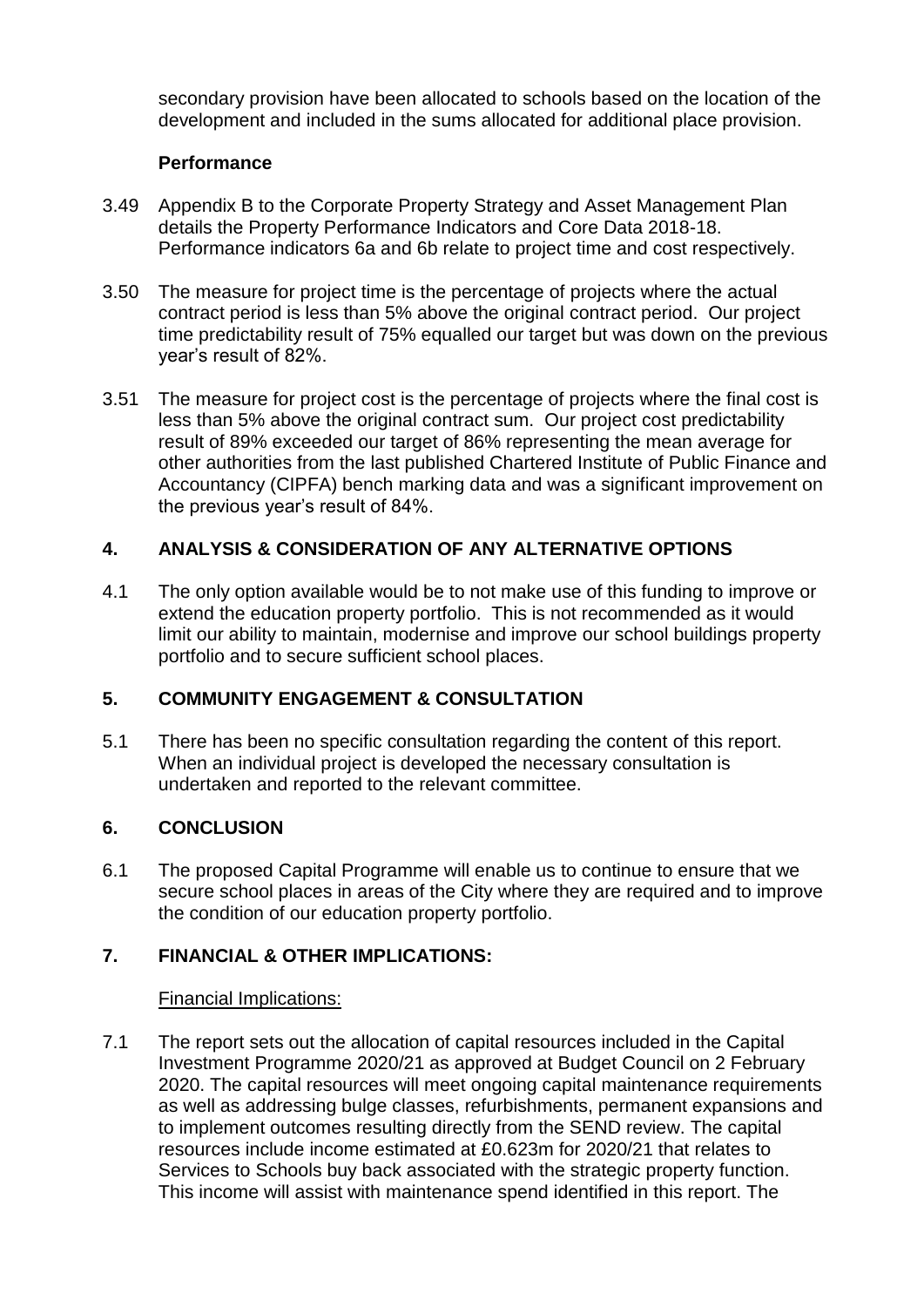report includes estimated Government grant contributions which are subject to confirmation from the DfE in due course and will be reported in future TBM reports

7.2 Developer contributions (Section 106 contributions) received and the spend to date is detailed in Appendix 5. The contributions are required to be spent in accordance with planning legislation and policy objectives. These do not form part of the resources included in Appendix 3.

Finance Officer Consulted: Rob Allen **Date: 10/02/20** 

#### Legal Implications:

7.3 There are no direct legal implications arising from this report. Particular projects may give rise to specific issues which will be covered by individual reports at future meetings.

Lawyer Consulted: Serena Kynaston Date: 28.01.2020

#### Equalities Implications:

7.4 There are no equalities implications arising from this programme which would impact disproportionately on any defined groups. New and refurbished buildings will conform with all relevant regulations and be fully accessible.

#### Sustainability Implications:

7.5 There are no direct environmental implications arising from this report. The environmental impacts of individual schemes are reported to Members when the detailed report is submitted to Policy, Resources and Growth Committee for final approval. The detailed planning of projects at educational establishments will take account of the implications of Brighton & Hove's policies in relation to sustainability issues generally.

# **SUPPORTING DOCUMENTATION**

#### **Appendices:**

- 1. Various Implications
- 2. LCVAP Spend in 2019-20
- 3. Summary of capital resources and capital investment programme
- 4. Condition related works 2020-21
- 5. Section 106 funding 2019-20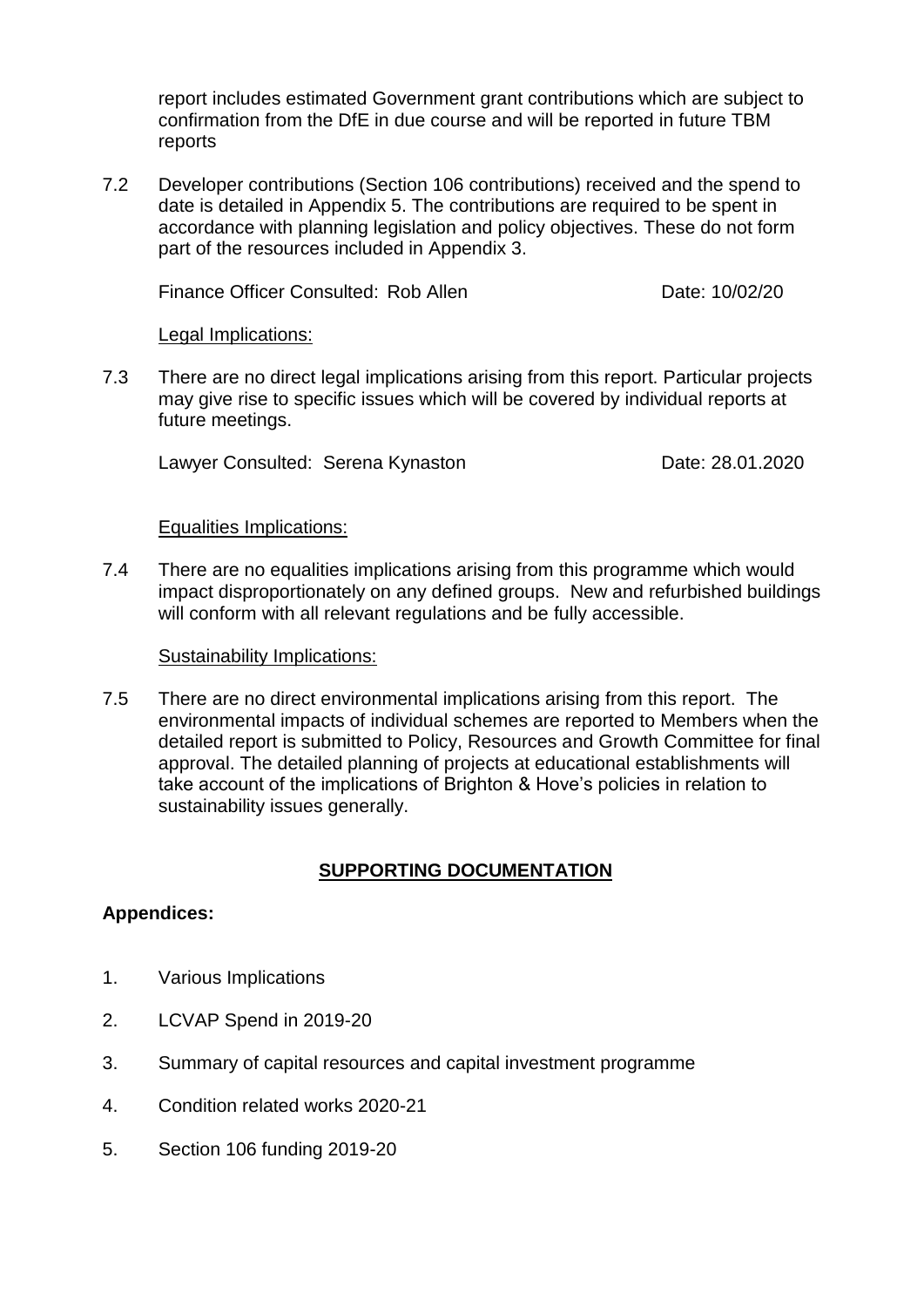# **Documents in Members' Rooms**

1. None

# **Background Documents**

1. None